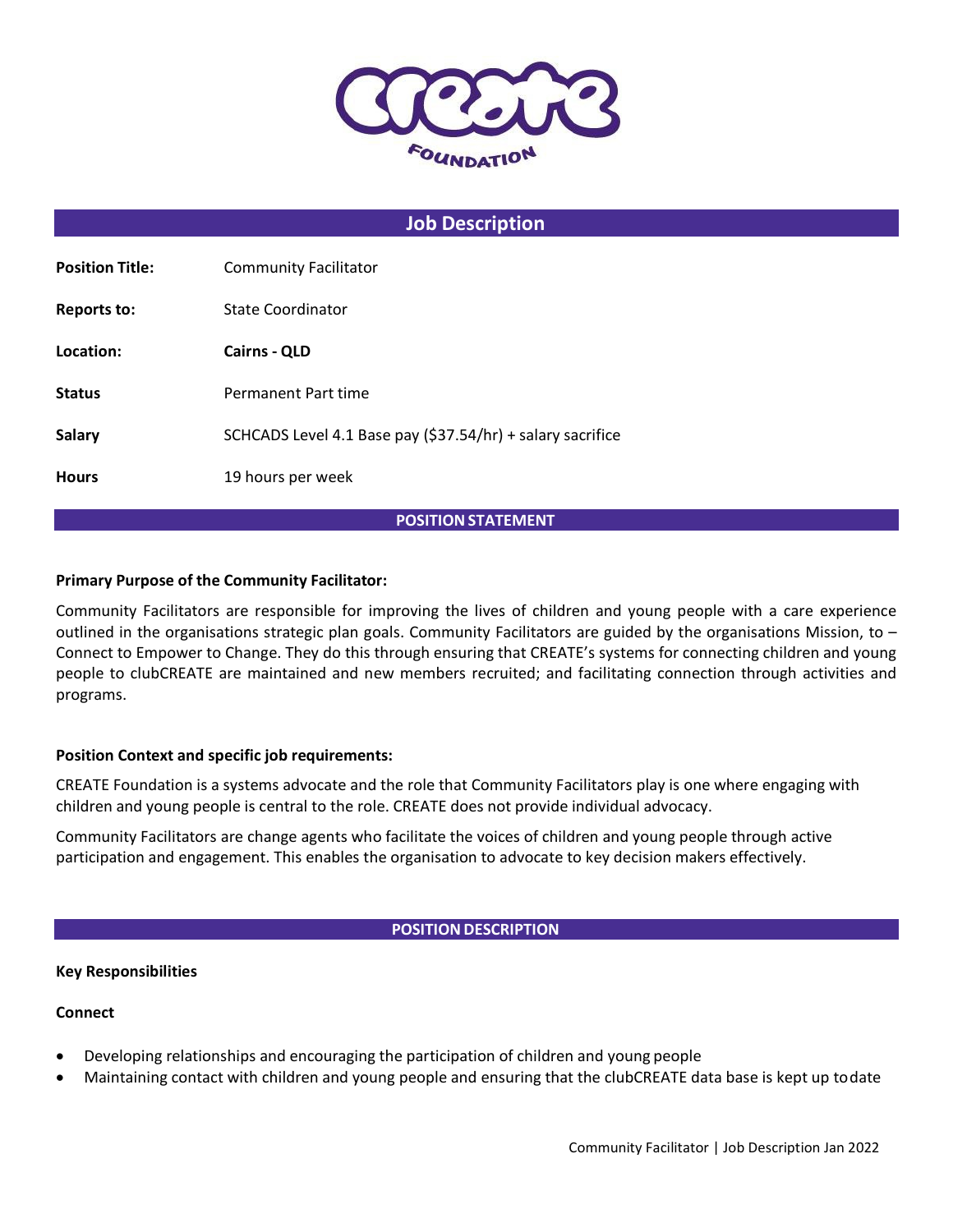- Organising events and activities including promoting the event, networking with key stakeholders, booking venues, organising catering, equipment hire and transport as required
- Develop a risk assessment to manage risks for events and activities

## **Empower**

- Undertake training in program delivery for CREATE programs
- Develop a risk assessment to manage risks in program delivery
- Facilitate programs per the training package guidelines
- Organise program delivery including promoting the event, networking with key stakeholders organising program delivery materials and resources, booking venues, organising catering, equipment hire and transport asrequired
- Provide quality training to children and young people and ensure that attendance sheets and evaluation forms are distributed and collected

# **Change**

- Actively engage with, and listen to, children and young people and facilitate their participation
- Communicate the experiences of children and young people through the state/territory team meetings and /orState Coordinator
- Promote CREATE Foundation's key advocacy messages as communicated through the Strategic Plan and Policy and Advocacy Team to children and young people and key decision makers

## **Key Relationships**

## **Internal**

- State Team
- State Coordinator
- Head Office National Staff
- Policy and Advocacy Team
- Development and Operations Manager

## **External**

- Statutory body
- Sector partners (Non- government agencies)
- Children and young people with a care experience

## **Organisational Citizenship and Teamwork**

- Demonstrate an active, dedicated commitment to the CREATE Mission, Vision and Core Principles.
- Actively seek to understand, represent and support CREATE's vision, strategic direction and company position to all stakeholders, internally and externally.
- Ensure a high level of confidentiality and integrity; liaise with stakeholders in a professional, respectful and constructive manner.
- Actively contribute to an environment of personal and physical safety for all staff, visitors and young people (incorporating CREATE's policies and guidelines).
- Participate in national CREATE initiatives, projects and events.